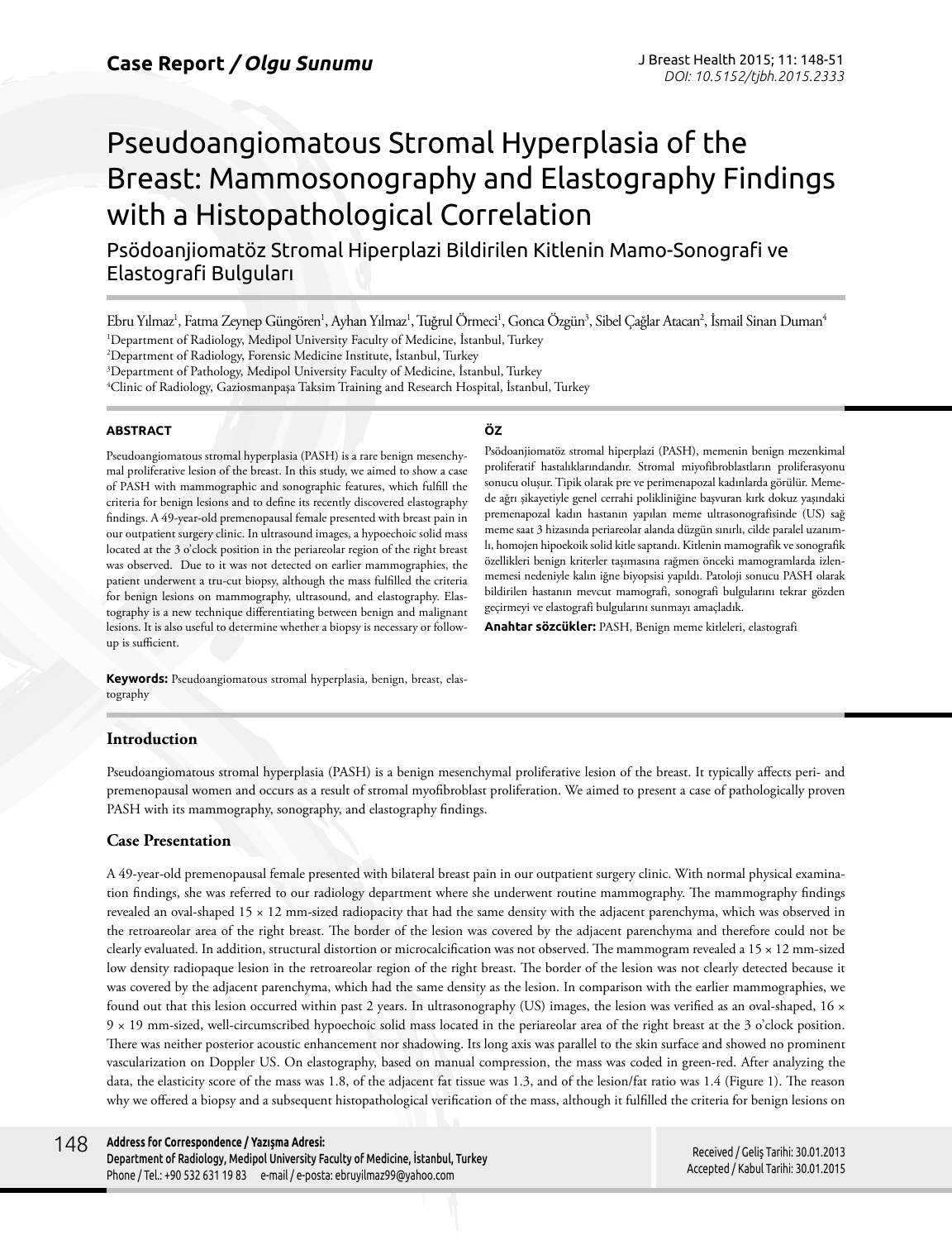

**Resim 1. a-d.** Case of pathologically proven PASH after the mass excision. Mammographies of right CC projection (a) and MLO projection, (b) an opacity in the retroareolar region of the right breast, (c) B Mode US, a well-circumscribed homogeneous hypoechoic mass with its long axis parallel to the skin surface, (d) Elastography; the mass coded in red-green and with a lesion/fat ratio of 1.4

mammography, ultrasound, and elastography findings, was that it was not detected on earlier mammographies. The lesion was classified as BIRADS 4a (1), and the patient underwent US-guided 14-gauge core needle tru-cut biopsy (Bard Biopsy Systems TEMPE, AZ). The lesion that was pathologically proven PASH was excised because of patient choice (Figure 2).

## **Discussion and Conclusions**

PASH, according to the World Health Organization (WHO) classification, is one of the benign masses classified among mesenchymal tumors. It was first described in 1986 by Vuitch, Rosen, and Erlandson with nine cases as a mass that simulated vascular lesions containing stromal proliferation. It typically affects peri- and premenopausal females. It was also reported that PASH had occurred, albeit rarely, in males with gynecomastia, males on exogen hormones, and elderly females (2, 3). These findings provide additional evidence that PASH

is related with hormone levels and develops as a result of progesterone effects in breast tissue, which is under the influence of estrogen. Most of the reported cases in the literature demonstrate the presence of progesterone receptor activity and weak to no estrogen receptor activity (4). Our case was in the premenopausal period and had no history of exogenous estrogen usage.

Fibroadenoma, phyllodes tumor, hamartomas, lymphangioma, and particularly angiosarcomas are described among the differential diagnosis of PASH. Macroscopically, it is observed as a nodular pale pink or yellowish lesion with a size up to 17 cm. In PASH lesions, there are no erythrocytes in slit-like spaces, and this finding is useful for differentiating PASH from angiosarcomas (5). Furthermore, it is remarkable that angiosarcomas do not contain epithelial cells. Angiosarcomas can be confused histologically with PASH. It is important to differentiate the two lesions because of differences in prognosis and treatment. PASH is benign, necessitating no further intervention, whereas highly 149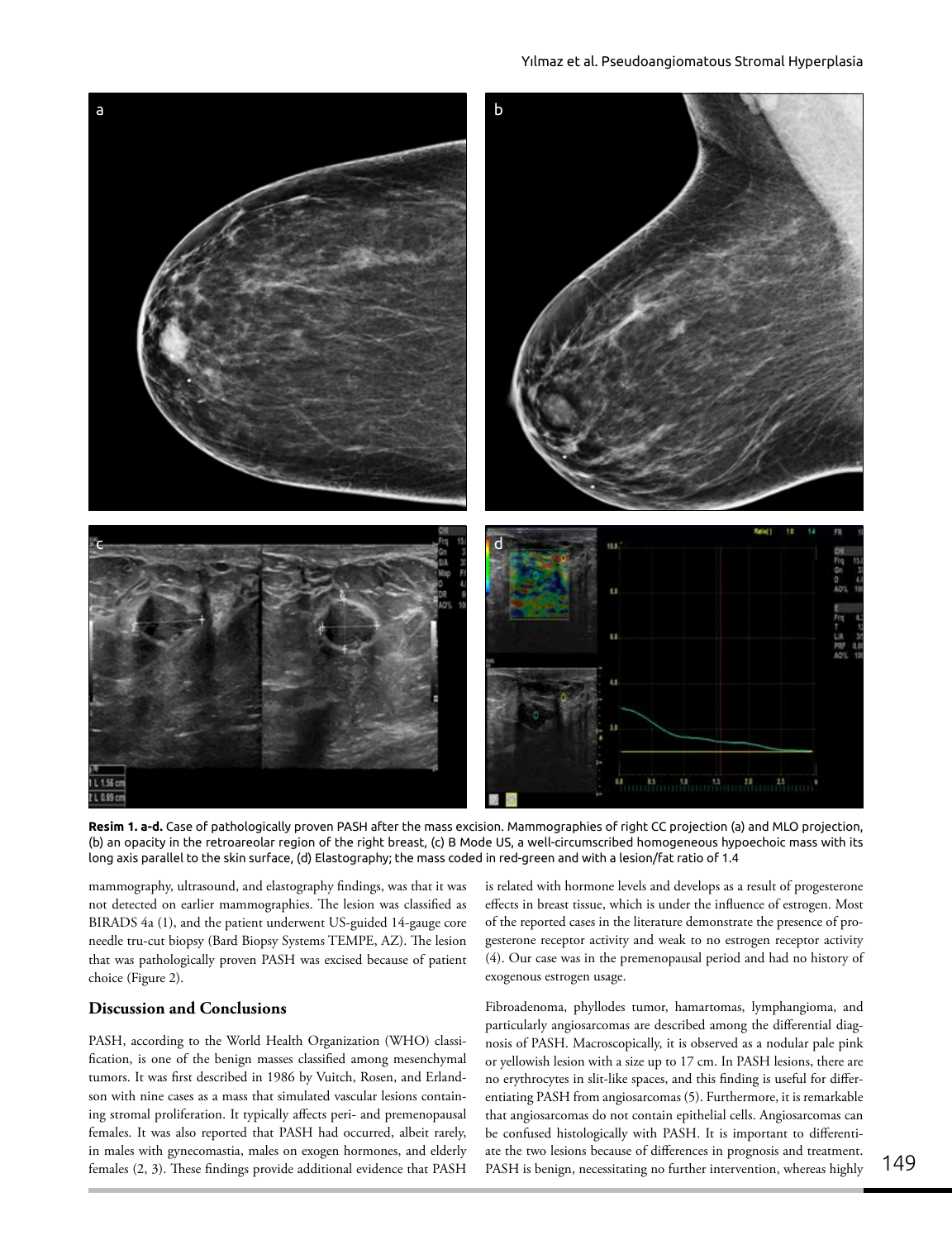

**Resim 2. a-c.** Case of pathologically proven PASH after the mass excision, (a) Macroscopic findings, (b) Stromal myofibroblasts showing diffuse expression with an immunohistochemical stain for CD34, (c) HE staining of anastomosing spaces in the dense collagenous stromal component between normal ductal structures

vascular angiosarcoma is a tumor that is susceptible to bleeding and it is generally managed with wide local excision and chemotherapy (6). The differentiation of the two entities is based on histology, with immunohistochemical staining for CD31 and Factor VIII. Angiosarcoma is positive for CD21 and Factor VIII, whereas PASH is negative for both. PASH is differentiated from lymphangiosarcomas by being D2-40 negative.

The clinical spectrum varies from focal palpable to nonpalpable masslike nodules (nodular PASH) to diffuse breast involvement (7). Nodular PASH is uncommon and is found in only 0.4% of breast biopsies. Non-mass-forming PASH is generally an incidental finding and has been reported in 23% of breast biopsies (8). As in our case, nodular PASH generally manifests as a painless, mobile, circumscribed, palpable mass (2, 7).

Based on radiological analysis, there are no specific or diagnostic features. Mammographically, these lesions are generally well defined with a smooth border and do not contain calcifications. However, their margins may be ill defined or it may be covered by the adjacent parenchyma. In US images, the lesions are generally observed as well-defined solid masses with hypoechogenicity or heterogeneous echogenicity and with sound attenuation characteristics varying from posterior enhancement to mild posterior shadowing (9, 10). In US images, some large lesions contain numerous lace-like reticular areas with scattered cystic changes (11). The most common mammographic feature is a well-circumscribed generally homogeneous mass-like lesion or asymmetric density. Spiculated lesions, distortion, and calcification exclude the diagnosis of PASH. Mammographic and sonographic features are nonspecific and display characteristics of benign lesions. Consistent with the literature, the mass of our case had benign mammographic and sonographic features. However, because of its recent existence and the age of the patient, we classified the mass as BI-RADS 4a and biopsy was performed.

Recently, elastography has become available, and it enables us to differentiate between benign and malignant breast lesions. The main principle of elastography is that after compression, stiff tissues displace less than softer tissues. The displacement of the tissue due to compression helps us to determine the tissue stiffness; therefore, it is useful to detect breast cancer. Soft tissues are coded in the red range and stiff tissues in the blue range. The elasticity scores are measured by placing the region of interest (ROI) within the tissue and in the adjacent fat tissue. The mean elasticity score of malignant masses and benign lesions was 4.2 and 2.1, respectively. In our study, the elasticity score of the mass was 1.8 and the lesion/fat ratio was 1.4. These scores are related to benign lesions (12-14). 150 Patients. Breast J 2012; 18:242-247. (PMID: 22583194) **[\[CrossRef\]](http://dx.doi.org/10.1111/j.1524-4741.2012.01230.x)**

In conclusion, based on radiological analyses, the most important point is differentiating benign lesions from malignant lesions and classifying them correctly in BIRADS lexicon. The mass that had benign mammographic and sonographic features showed benign characteristics also on elastography. Such cases should be supported by a wide series. Thus, we assume that the number of unnecessary involvements will decrease.

**Informed Consent:** Written informed consent was obtained from patient who participated in this study.

Peer-review: Externally peer-reviewed.

**Author Contributions:** Concept - E.Y., F.G.; Design - E.Y., F.G.; Supervision - T.Ö., A.Y.; Funding - S.A., F.G., İ.D.; Materials - F.G., E.Y., G.Ö.; Data Collection and/or Processing - E.Y., F.G., A.Y.; Analysis and/or Interpretation - E.Y., F.G., T.Ö.; Literature Review - F.G., E.Y., A.Y. ; Writer - E.Y., F.G., G.Ö., A.Y.; Critical Review - T.Ö., A.Y., S.A.; Other - G.Ö., İ.D., S.A.

**Conflict of Interest:** No conflict of interest was declared by the authors.

**Financial Disclosure:** The authors declared that this study has received no financial support.

**Hasta Onamı:** Yazılı hasta onamı bu çalışmaya katılan hastadan alınmıştır.

**Hakem değerlendirmesi:** Dış bağımsız.

**Yazar Katkıları:** Fikir - E.Y., F.G.; Tasarım - E.Y., F.G.; Denetleme - T.Ö., A.Y.; Kaynaklar - S.A., F.G., İ.D.; Malzemeler - F.G., E.Y., G.Ö.; Veri toplanması ve/ veya işlemesi - E.Y., F.G., A.Y.; Analiz ve/veya yorum - E.Y., F.G., T.Ö.; Literatür taraması - F.G., E.Y., A.Y. ; Yazıyı yazan - E.Y., F.G., G.Ö., A.Y.; Eleştirel İnceleme - T.Ö., A.Y., S.A.; Diğer - G.Ö., İ.D., S.A.

**Çıkar Çatışması:** Yazarlar çıkar çatışması bildirmemişlerdir.

**Finansal Destek:** Yazarlar bu çalışma için finansal destek almadıklarını beyan etmişlerdir.

## **References**

- 1. D'Orsi CJ, Sickles EA, Mendelson EB. ACR BI-RADS Atlas, Breast Imaging Reporting and Data System, Reston VA, American College of Radiology; 2013.
- 2. Irshad A, Ackerman SJ, Pope TLMoses CK, Rumbolt T, Panzegrau B. Rare breast lesions: Correlation of imaging and histologic features with WHO classification: RadioGraphics 2008; 28:1399-1414.(PMID:18794315) **[\[CrossRef\]](http://dx.doi.org/10.1148/rg.285075743)**
- 3. Bowman E, Oprea Gabriela, Okolı J, Gundry K, Rizzo M, Gabram-Mendola S, Manne U, Smith G, Pambuccian S, Bumpers HL. Pseudoangiomatous Stromal Hyperplasia (PASH) of the Breast: A Series of 24